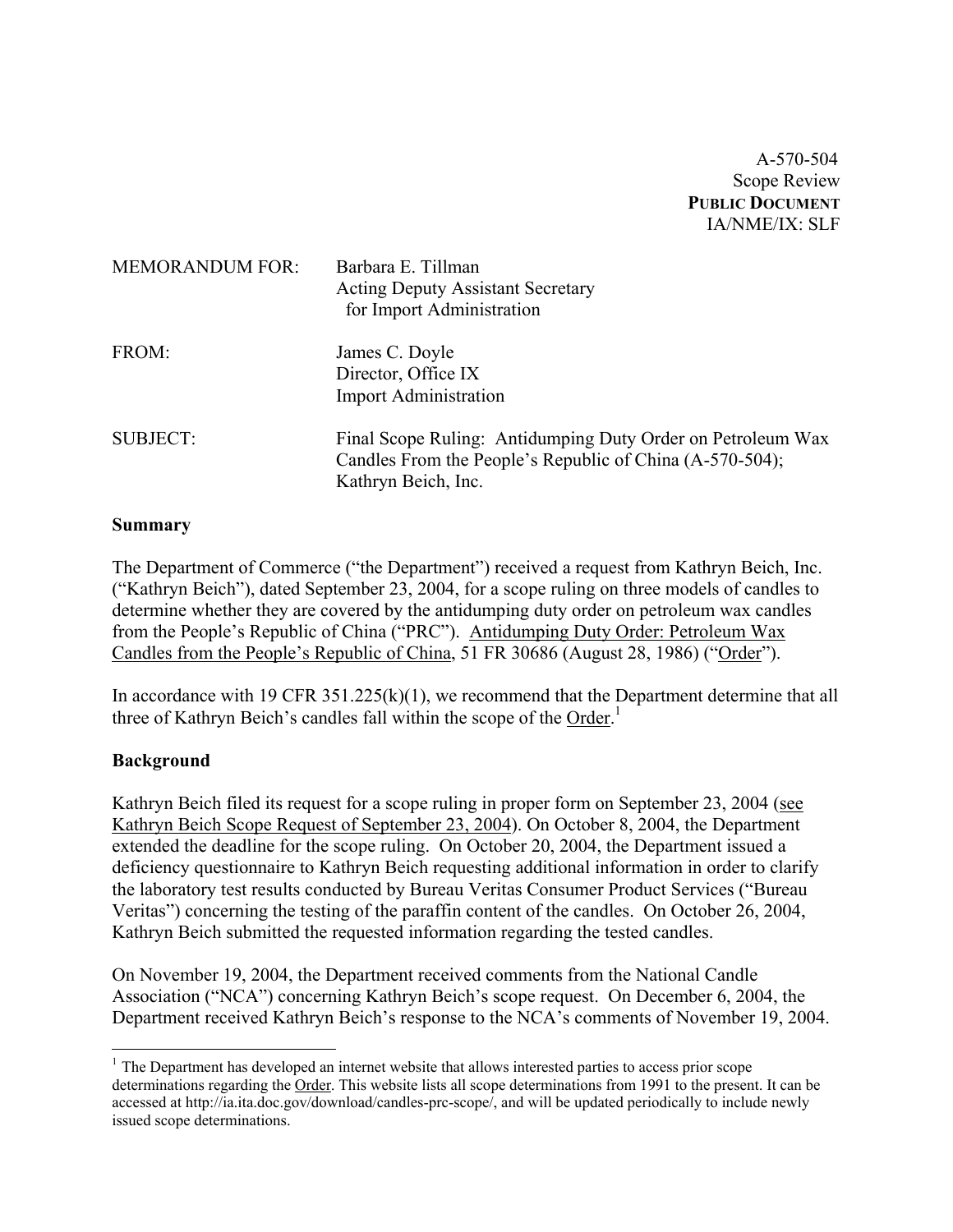On January 11, 2005, the Department received comments from the NCA which note that the submitted test results do not specifically indicate what the contents of "Other" is in the candles.

# **Kathryn Beich's Scope Request**

In its September 23, 2004, submission, Kathryn Beich states that its three models of candles fall outside the scope of the Order because "each of the aforementioned candles is composed of less than 50 percent petroleum wax." See Kathryn Beich Scope Request at page 3. Kathryn Beich notes that the International Trade Commission ("the Commission") has determined that only wax candles composed of over 50 percent petroleum are subject to the Order (see Candles from the People's Republic of China, Investigation No. 731-TA-282 (Final), USITC Publication 1888, August 1986, at 5)).

Kathryn Beich also notes in its September 23, 2004, submission that the Department's policy is to use United States Customs Laboratory Method 34-07 and 34-08 in determining the petroleum content of a candle, citing the Final Scope Ruling: Antidumping Duty Order on Petroleum Wax Candles from the People's Republic of China (A-570-504), Garden Ridge (April 22, 2003), and the Final Scope Ruling: Antidumping Duty Order on Petroleum Wax Candles from the People's Republic of China (A-570-504), Atico International, Inc. (March 31, 2003). In its submission, Kathryn Beich attached Technical Report (5104) 169-0134 (Exhibit A), Technical Report (5104) 156-0136 (Exhibit B), and Technical Report (5104) 205-0119 (Exhibit C), each of which indicates that the "percentage of paraffin wax was analyzed according to United States Customs Laboratory Method 34-07." See Kathryn Beich Scope Request at page 4. Kathryn Beich's three lab results (Exhibits A, B, and C) suggest that the candles contain less than 50 percent paraffin wax content based on the results of the tests conducted by Bureau Veritas.

# *Description and Results:*

The following is a description of Kathryn Beich's candle lab results:

- (1) 1.5 inch square "Jewel" candle: 42.9% paraffin wax; 57.1% palm oil/other (Exhibit A).
- (2) 1.75 inch diameter "Red Rose" spherical candle: 46.8% paraffin wax; 53.2% palm wax/other (Exhibit B).
- (3) 2 inch diameter, 2.75 inch height "Polka Dot" pillar candle: 45.8% paraffin wax; 54.2% palm oil/other (Exhibit C).

Bureau Veritas' lab results indicate that the three candles consist of "paraffin wax" and "palm oil (wax)/other." Specifically, the "palm oil (wax)" contents include palmitic acid and stearic acid, while the "other" contents "may include fragrance, colorant, and other kinds of fatty acids or materials" (see Note to Exhibits A, B, and C). These results indicate that the three candles are "composed of a majority of fatty acids derived from vegetable or animal fats, and not petroleum." See Kathryn Beich Scope Request at page 4. Kathryn Beich argues that, as the Commission defines petroleum wax candles as those which are composed of over 50 percent petroleum, these three candles should be found to be outside the scope of the Order. See id. at pages 4 and 5.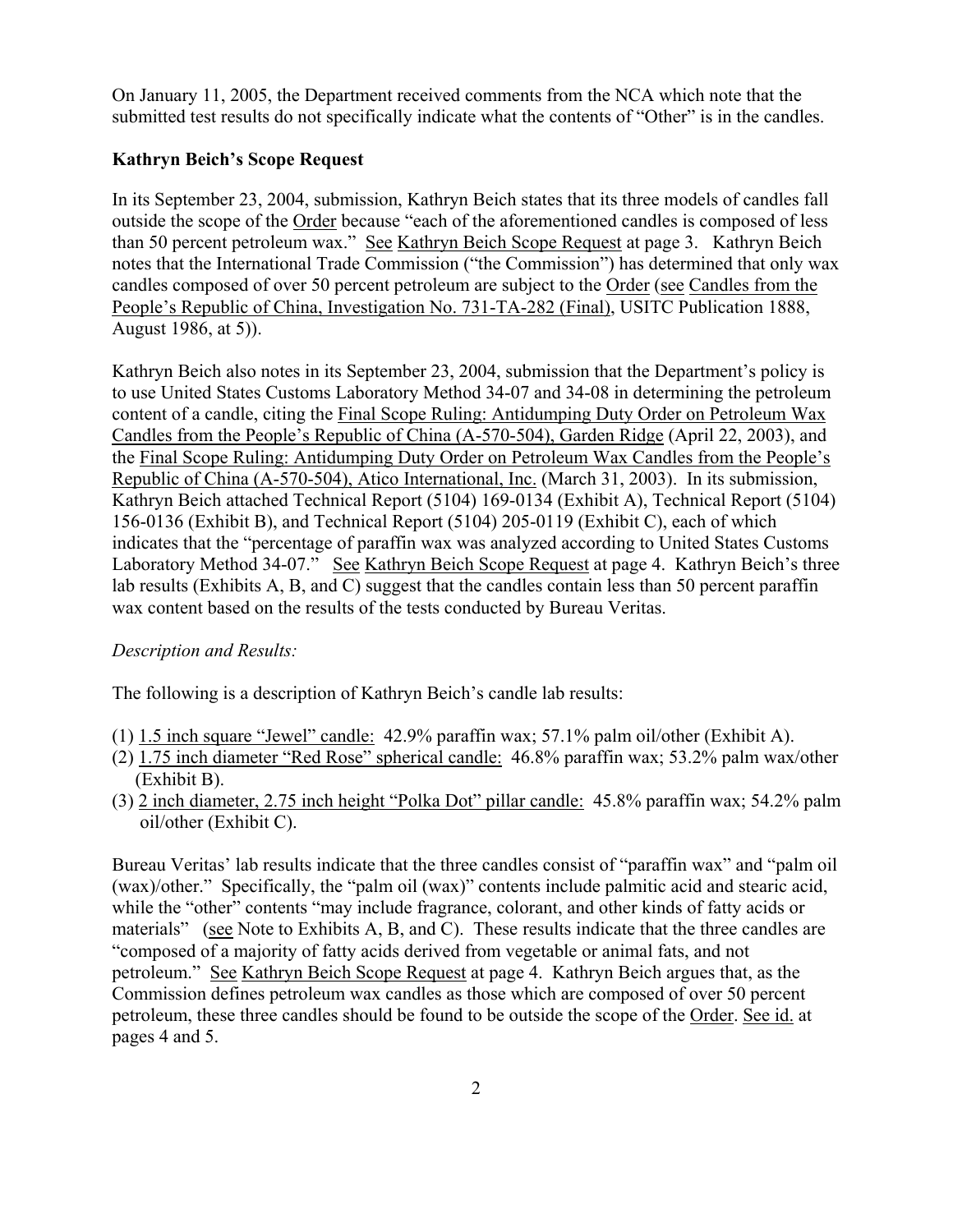### **Kathryn Beich's Submission of Supplemental Information**

On October 26, 2004, the Department received Kathryn Beich's response to the Department's October 20, 2004, request for supplemental information. See Kathryn Beich October 26, 2004 Submission of Supplemental Information. Kathryn Beich stated that "Bureau Veritas has confirmed that the candles that were tested are the same candles included in the scope review" See id. at 2. Kathryn Beich also clarified that the sample size numbers noted on the test results and explained that Bureau Veritas randomly chose one candle from each sample to conduct the test. Regarding the "Retest" notation on the laboratory results, Kathryn Beich explained that:

"…initially samples of each candle were submitted by the importer to Bureau Veritas for domestic testing. However, the results failed to provide evidence that the composition of palm wax was 50% or more for all samples. Therefore, a representative of Kathryn Beich instructed the importer to direct the manufacturer to resubmit samples using at least 60% palm oil and to take all necessary measures to ensure homogeneity." See id.

### **The National Candle Association's Comments**

In its comments, the NCA retraces the history of this antidumping duty order, including the import surges and resultant injury suffered by domestic manufacturers, which prompted the original September 1985 antidumping petition. The NCA contends that the antidumping statute and antidumping duty orders are remedial in nature and exceptions to them should be construed as narrowly as possible to preserve the efficacy of the Order. In support of its assertion, the NCA cites a Court of International Trade ("CIT") decision, with regard to the novelty exception, in which the CIT noted that "a candle must be specifically designed for use only in connection with a religious holiday or special event to fall within the novelty candle exception." Russ Bernie, 57 F. Supp. 2d 1184, 1194-1195 (CIT 1999). Thus, the NCA argues that the Department narrowly limited the novelty candle exception to figurine candles, candles shaped in the form of identifiable objects, and candles specifically designed for use only in connection with the holiday season.

The NCA further notes that the Commission has defined a "like product" as a "product which is like, or in the absence of like, most similar in characteristics and uses with the articles subject to the investigation…." and that "like products have the same intrinsic qualities and essential characteristics and uses as the subject imports.["2](#page-2-0) Moreover, the NCA argues that Kathryn Beich's candles have the same intrinsic qualities and essential characteristics of petroleum wax candles and therefore, are 'like' petroleum wax candles. Kathryn Beich's candles are the same class or kind of merchandise as are the candles subject to the Order, and are covered by the same

<u>.</u>

<span id="page-2-0"></span><sup>2</sup> *Candles from the People's Republic of China (Final),* USITC Pub. 1888 (Aug. 1986).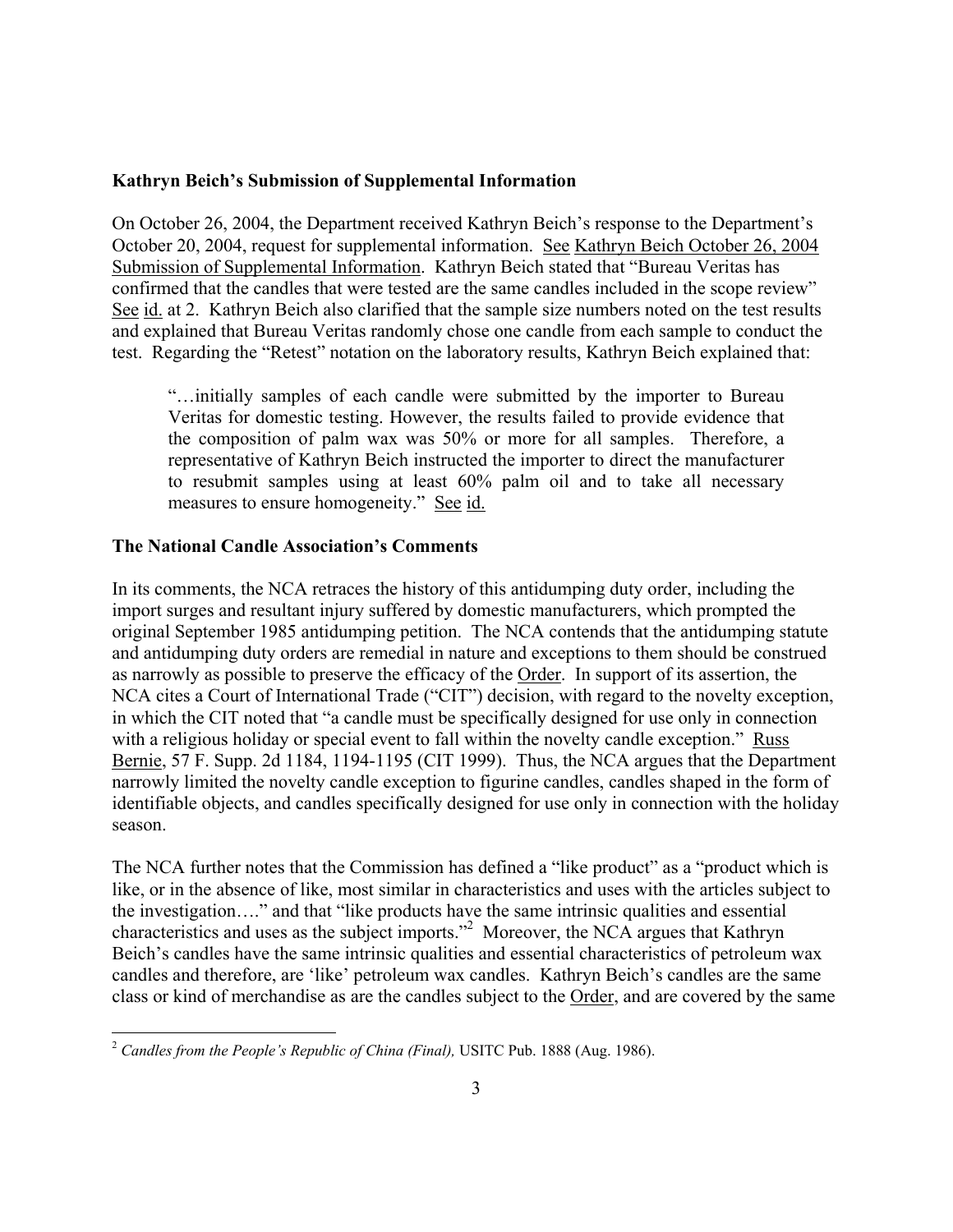Harmonized Tariff Schedule of the United States ("HTSUS") tariff provision. Thus, the NCA argues that Kathryn Beich's candles fall within the scope of the Order. To support its argument, the NCA refers to Exhibit 1 of the NCA's November 19, 2004, submission, which highlights scientific evidence that indicates the similarity of the chemical composition and physical characteristics of palm wax candles and petroleum wax candles.

The NCA also argues in its November 19, 2004, submission that Kathryn Beich's candles are within the scope, as the initial, original lab results for the three candles failed to provide evidence that the composition of palm wax was 50 percent or more for all samples. Therefore, the NCA argues that Kathryn Beich instructed its importer to direct the manufacturer to submit samples using at least 60 percent palm oil. The NCA claims that for purposes of the lab tests for this scope request, Kathryn Beich intended to submit samples for testing that contained over 50 percent palm wax, but failed to do so.

#### **Kathryn Beich's Response to NCA's Comments**

In a December 6, 2004, response to the NCA's comments, Kathryn Beich addresses the NCA's claim that palm oil candles are "like" petroleum wax candles. Kathryn Beich cites Floral Trade Council v. United States, 13 CIT 638 (1989) in which the Floral Trade Council ("FTC") sought to include "marguerite daisies" within an antidumping duty order that resulted from a petition that the FTC had submitted applying to carnations, chrysanthemums, alstoemeria, gerberas, and gysophila. The FTC claimed that daisies were within the scope because chrysanthemums and gerberas are also referred to as "daisies." However, the CIT rejected the FTC's claim on the basis that all forms of daisies were not part of the original petition. Likewise, Kathryn Beich states, petroleum wax candles (which are included in the NCA's Antidumping Petition of September 3, 1985) and palm wax candles (which are not included in the NCA's Antidumping Petition of September 3, 1985) are not the same, and, thus, the two types of candles do not have "the same intrinsic qualities and essential characteristics."

Kathryn Beich also rebuts the NCA's allegation that Kathryn Beich attempted to manipulate the content of the retested candles, as the original tests failed to demonstrate that the palm wax content was greater than 50 percent. Kathryn Beich states that once it became aware that the sample failed to provide evidence that the composition of palm wax was greater than 50 percent and that such failure was due to inadequate mixing of the products, Kathryn Beich instructed the manufacturer to ensure that the candles contained at least 60 percent palm oil. Kathryn Beich notes that this action indicates its intent to comply with the requirements of the Order, rather than an attempt to manipulate the results of the tests.

#### **Legal Framework**

The regulations governing the Department's antidumping scope determinations are found at 19 CFR 351.225 (2004). On matters concerning the scope of an antidumping duty order, the Department first examines the descriptions of the merchandise contained in the petition, the initial investigation, and the determinations of the Secretary (including prior scope determinations) and the Commission. This determination may take place with or without a formal inquiry. If the Department determines that these descriptions are dispositive of the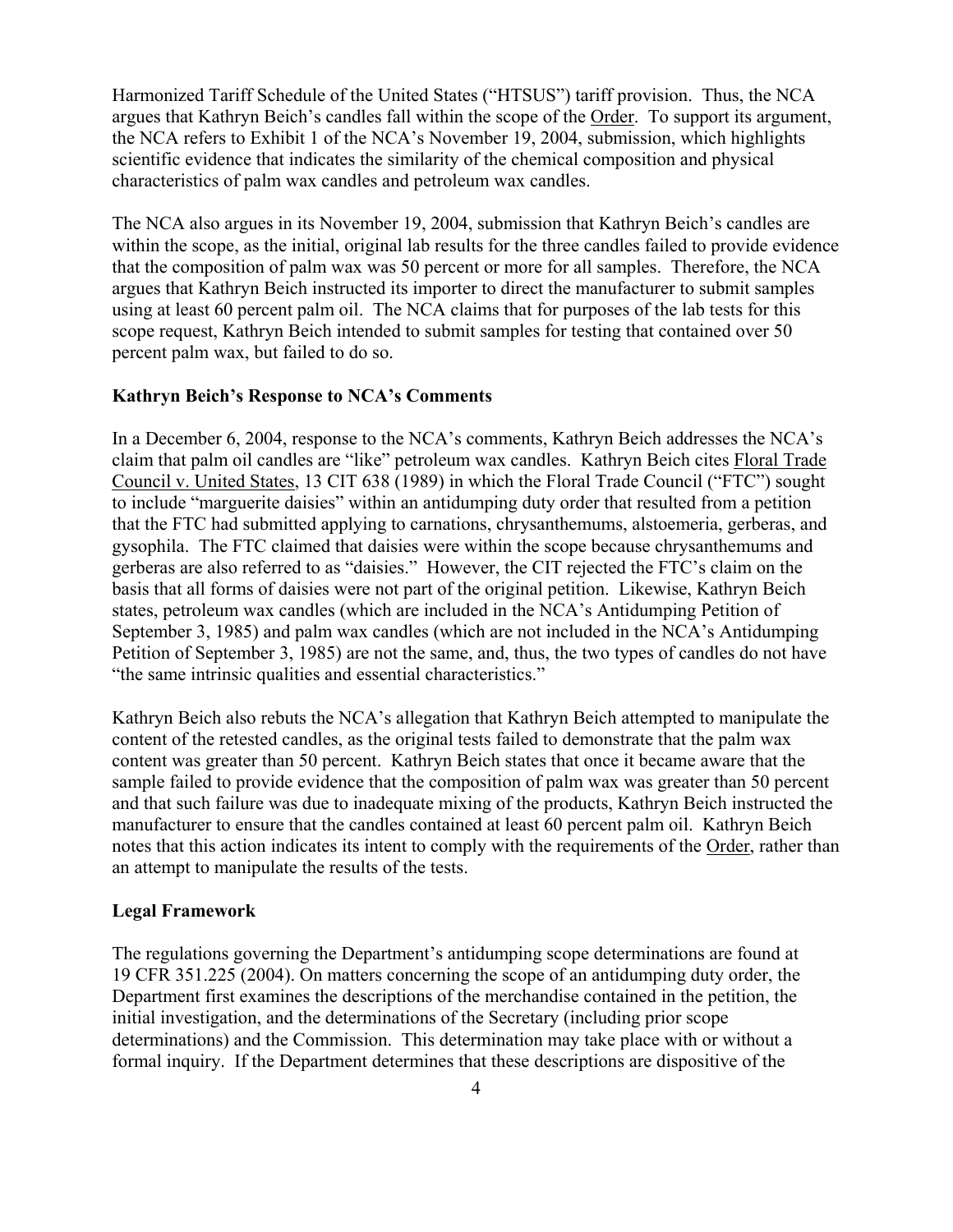matter, the Department will issue a final scope ruling as to whether or not the subject merchandise is covered by the antidumping duty order. See 19 CFR 351.225(k)(1).

Conversely, where the descriptions of the merchandise are *not* dispositive, the Department will consider the five additional factors set forth at 19 CFR 351.225(k)(2). These criteria are: (i) the physical characteristics of the merchandise; (ii) the expectations of the ultimate purchasers; (iii) the ultimate use of the product; iv) the channels of trade in which the product is sold; and (v) the manner in which the product is advertised and displayed. The determination as to which analytical framework is most appropriate in any given scope inquiry is made on a case-by-case basis after consideration of all evidence before the Department.

In this case, the Department has evaluated Kathryn Beich's requests in accordance with 19 CFR 351.225(k)(1) and the Department finds that the descriptions of the products contained in the petition, the initial investigation, and the determinations of the Secretary (including prior scope determinations) and the Commission are dispositive. Therefore, the Department finds it unnecessary to consider the additional factors set forth at 19 CFR 351.225(k)(2). Documents, and parts thereof, from the underlying investigation deemed relevant by the Department to this scope ruling were made part of the record of this determination and are referenced herein. Documents that were not presented to the Department, or placed by it on the record, do not constitute part of the administrative record for this scope determination.

In its Antidumping Petition of September 3, 1985, the NCA requested that the investigation cover:

{c}andles {which} are made from petroleum wax and contain fiber or papercored wicks. They are sold in the following shapes: tapers, spirals, and straightsided dinner candles; rounds, columns, pillars; votives; and various wax-filled containers. These candles may be scented or unscented ... and are generally used by retail consumers in the home or yard for decorative or lighting purposes. See the National Candle Association's Antidumping Petition of September 3, 1985 at pages 6 and 7.

The Department defined the scope of the investigation in its notice of initiation. This scope language carried forward without change through the preliminary and final determinations of sales at less than fair value and the eventual antidumping duty order:

[c]ertain scented or unscented petroleum wax candles made from petroleum wax and having fiber or paper-cored wicks. They are sold in the following shapes: tapers, spirals, and straight-sided dinner candles; rounds, columns, pillars, votives; and various wax-filled containers.

See Petroleum Wax Candles from the People's Republic of China: Initiation of Antidumping Duty Investigation, 50 FR 39743 (September 30, 1985); Petroleum Wax Candles from the People's Republic of China: Preliminary Determination of Sales at Less Than Fair Value, 51 FR 6016 (February 19, 1986); Petroleum Wax Candles from the People's Republic of China: Final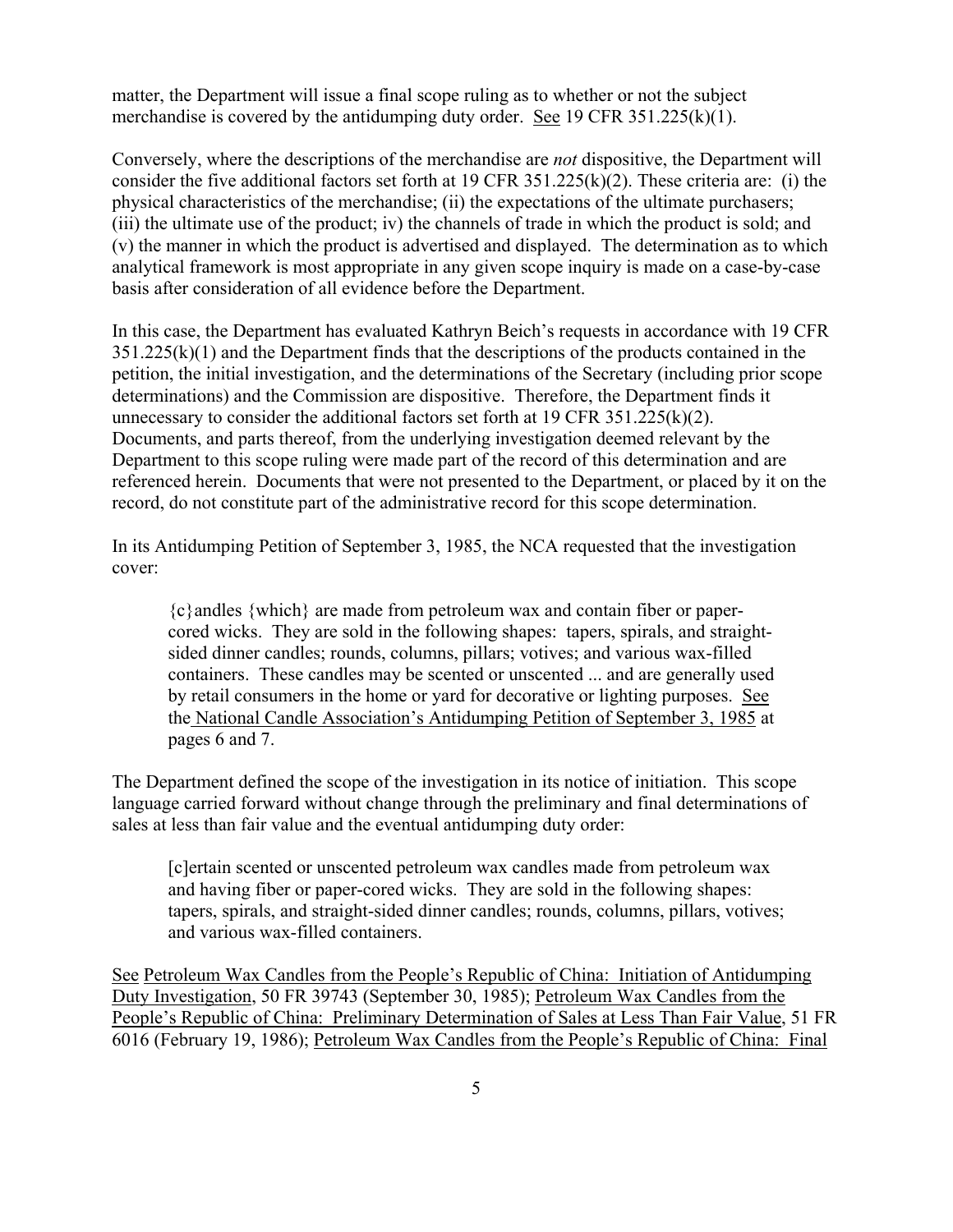Determination of Sales at Less Than Fair Value, 51 FR 25085 (July 10, 1986) (Final Determination); see also the Order.

### **Analysis**

With respect to Kathryn Beich's request for a scope ruling on the three candles ("Jewel" candle, "Red Rose" candle, and "Polka Dot" candle), the Department finds that for the reasons outlined below, all three of Kathryn Beich's candles are within the scope of the Order.

The Department has determined in prior scope rulings where the petroleum-based content of a candle model is less than 50 percent that the candle is outside of the scope of the Order. See, e.g., Final Scope Ruling: Antidumping Duty Order on Petroleum Wax Candles From the People's Republic of China (A-570-504); Avon Products Inc. (November 17, 2003). This is consistent with the Commission's definition of the domestic like product that petroleum wax candles are those composed of over 50 percent petroleum (see Petroleum Wax Candles from China, USITC Pub. No. 3226 Investigation No. 731-TA-282 (Review) (August 1999), at pages 4 and 5, wherein the Commission reaffirmed its long-standing definition of the domestic like product). Moreover, the Commission has determined that only wax candles composed of over 50 percent petroleum are subject to the Order (see Candles from the People's Republic of China, Investigation No. 731-TA-282 (Final), USITC Publication 1888, August 1986, at 5).

In the instant case, Kathryn Beich submitted laboratory results from an independent U.S. laboratory that analyzed the percentage of paraffin wax of the subject candles according to United States Customs Laboratory ("USCL") Method 34-07. Kathryn Beich only provided the Department with the re-test of the laboratory results; it did not provide the original testing results as requested by the Department. The following is a detailed description of Kathryn Beich's candle lab results:

| Test Result (Retest) - Jewel Candle |              | <b>Test Result (Retest) - Red Rose Candle</b> |              | Test Result (Retest) - Polka Dot Candle |                     |
|-------------------------------------|--------------|-----------------------------------------------|--------------|-----------------------------------------|---------------------|
| Content                             | Lab Analysis | <b>Content</b>                                | Lab Analysis | <b>Content</b>                          | <b>Lab Analysis</b> |
| <b>Paraffin Wax</b>                 | 42.9%        | <b>Paraffin Wax</b>                           | 46.8%        | <b>Paraffin Wax</b>                     | 45.8%               |
| Palm Oil/Other*                     | 57.1%        | Palm Wax/Other*                               | 53.2%        | Palm Oil/Other*                         | 54.2%               |
| - Lauric Acid (C12:0)               | $< 0.1\%$    | - Lauric Acid (C12:0)                         | $< 0.1\%$    | - Lauric Acid (C12:0)                   | $< 0.1\%$           |
| - Myristic Acid (C14:0)             | $< 0.1\%$    | - Myristic Acid (C14:0)                       | $< 0.1\%$    | - Myristic Acid (C14:0)                 | $< 0.1\%$           |
| - Palmitic Acid (C16:0)             | 28.1%        | - Palmitic Acid (C16:0)                       | 23.3%        | - Palmitic Acid (C16:0)                 | 28.2%               |
| - Stearic Acid (C18:0)              | 11.9%        | - Stearic Acid (C18:0)                        | 12.9%        | - Stearic Acid (C18:0)                  | 13.2%               |
| - Oleic Acid $(C18:1)$              | < 0.1 %      | - Oleic Acid $(C18:1)$                        | < 0.1 %      | - Oleic Acid $(C18:1)$                  | < 0.1 %             |
| - Linoleic Acid (C18:2)             | < 0.1 %      | - Linoleic Acid (C18:2)                       | < 0.1 %      | - Linoleic Acid (C18:2)                 | < 0.1 %             |
| - Linolenic Acid (C18:3)            | < 0.1 %      | - Linolenic Acid (C18:3)                      | < 0.1 %      | - Linolenic Acid (C18:3)                | < 0.1 %             |
| - Eicosanoic Acid (C20:0)           | < 0.1 %      | - Eicosanoic Acid (C20:0)                     | < 0.1 %      | - Eicosanoic Acid (C20:0)               | < 0.1 %             |

\* Note: Others may include fragrance, colorant, and other kinds of fatty acids or materials.

Kathryn Beich's laboratory results establish that the petroleum wax content of the *tested* candles is less than 50 percent. However, based on incomplete information, such as lack of clarification as to whether the tested candle samples are representative of all candles to be imported, lack of clarity as to whether the candles were reconfigured or reconstructed for testing purposes, and lack of an explanation regarding the differences in the test results between the unsubmitted original test results and the submitted re-tested results, we do not find that there is substantial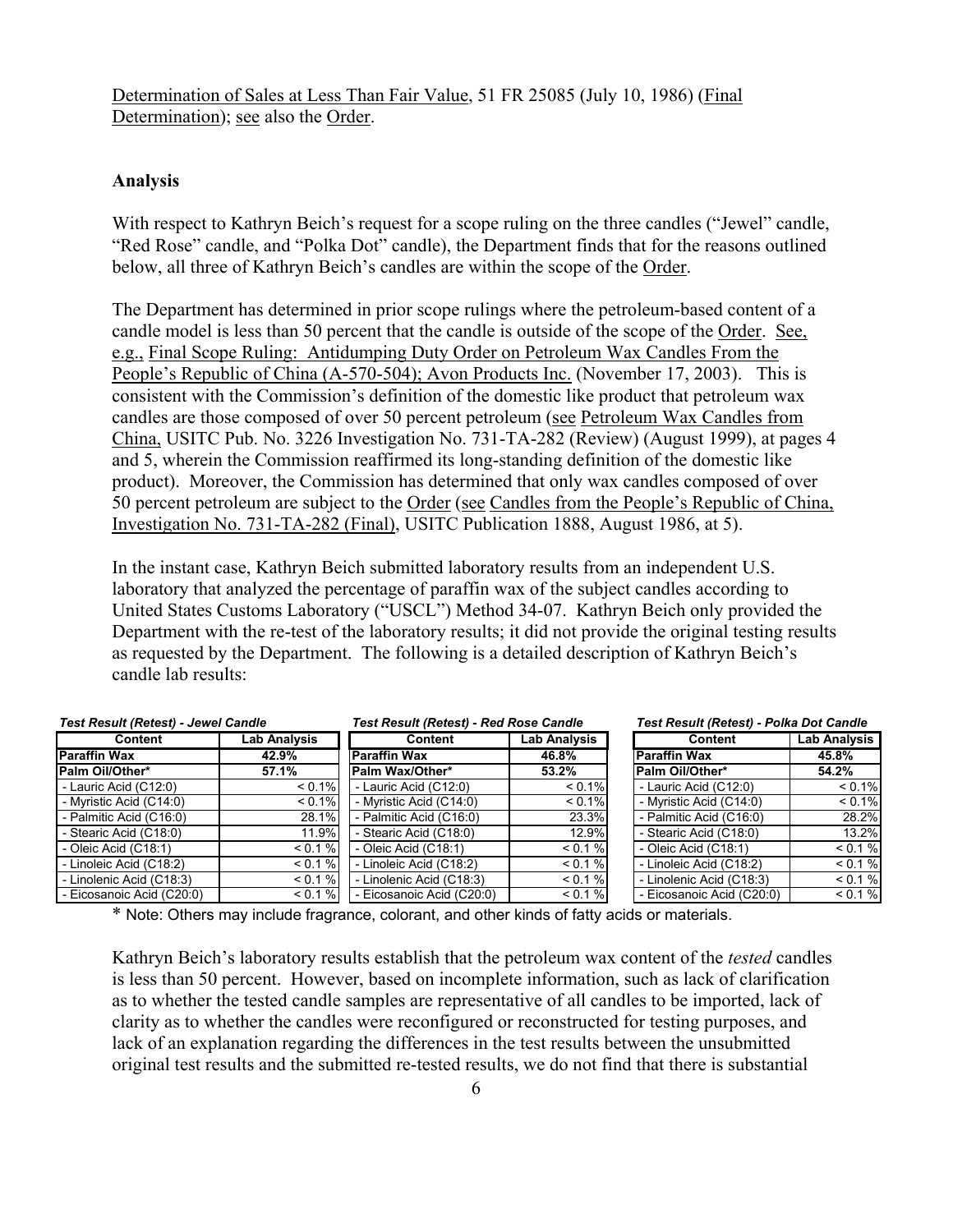evidence that establishes that the composition of petroleum wax for the three candle models, which should be representative of the three specified candle model types to be imported, is less than 50 percent.

The laboratory results submitted by Kathryn Beich in its initial request represent a "re-test." Kathryn Beich indicated that the initial laboratory test results for these three candle models failed to establish that the palm oil (wax) content of the candles was 50 percent or more (see Kathryn Beich's October 26, 2004, Supplemental Response at page 2). According to Kathryn Beich, based on the initial failure, "a representative of Kathryn Beich instructed the importer to direct the manufacturer to resubmit *samples* using at least 60% palm oil and to take all necessary measures to ensure homogeneity" (emphasis added). See id. at 2. Based on these new samples, the three candle models were re-tested. It is these second test results that Kathryn Beich submitted to the Department in its September 23, 2004, request for a scope ruling. Given the fact that Kathryn Beich resubmitted *samples* for retesting (as the first batch of tests did not demonstrate that the candles contained less than 50 percent petroleum wax), the Department concludes that these samples are not representative of *all* the candles of the specified model destined for importation into the United States because the samples should be identical to the other candles contained in the batch.

The record is unclear as to whether the test results upon which Kathryn Beich submitted its request are representative of only the *candle samples* that were submitted for testing or are representative of *all candles* of the specified model type. As indicated above, in its original request, Kathryn Beich stated that upon notice of the failure, it instructed the manufacturer to resubmit *samples* for testing. However, in its December 6, 2004, response Kathryn Beich stated that "{o}nce Kathryn Beich became aware that the sample failed to provide evidence that the composition of palm wax was greater than 50% and that such failure was due to inadequate mixing of the products, Kathryn Beich instructed the manufacturer to ensure that the *candles*  contained at least 60% palm oil" (emphasis added). See Kathryn Beich's Response to Comments Received from the National Candle Association of December 6, 2004 at page 3.

Thus, based on Kathryn Beich's submission of October 26, 2004, Kathryn Beich states that the manufacturer was instructed to resubmit *samples* containing at least 60 percent palm oil for retesting. However, based on Kathryn Beich's submission of December 6, 2004, the manufacturer was instructed to resubmit *candles* containing at least 60 percent palm oil for retesting. Given Kathryn Beich's statement on December 6, 2004, that it resubmitted *candles*, without specifying whether the *candles* referred to samples, batches, lots, etc., the Department finds that it is unclear whether the manufacturer reconfigured the palm oil (wax) content to ensure 60 percent palm oil (wax) for *all candles* to be imported into the United States, or only for the *candle samples* that the candle manufacturer sent to the laboratory for retesting (emphasis added). Because the original, unsubmitted test results failed to demonstrate that the composition of palm wax (oil) was greater than 50 percent (as was indicated in Kathryn Beich's Submission of Supplemental Information of October 26, 2004), while the submitted retest results show that the palm oil (wax) content is greater than 50 percent, clear indication exists that the candles that were submitted for the re-test are not from the same batch as the candles under which the scope request was initially submitted. If the candles were from the same batch, the palm oil (wax) and petroleum percentage results would be identical in both the unsubmitted and submitted test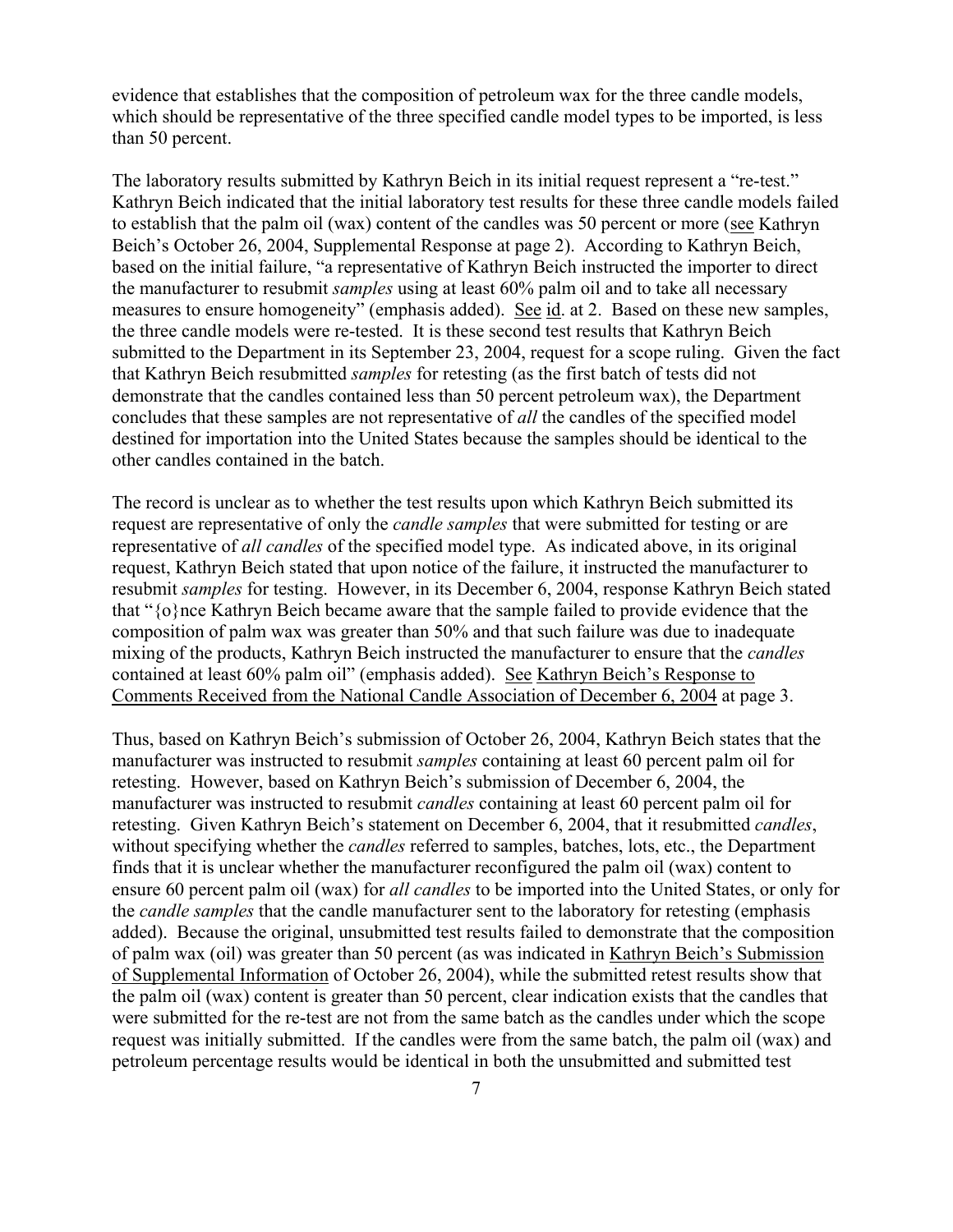results. However, because the unsubmitted and submitted test results were different, the Department concludes that the new candles that were submitted for the re-test are not the candles that were submitted for investigation under the scope ruling request.

Moreover, the record is similarly unclear with respect to why tests of candles taken from the same batch would produce such different results. Based on the information provided by Kathryn Beich, the sample candle models tested in the initial laboratory tests are apparently the same candle models tested in the 're-test.' Although we requested that Kathryn Beich provide the original laboratory results, Kathryn Beich declined. Therefore, the Department can only presume that the original sample models tested are from a different batch of the candles sampled in the re-test. We find that the test results should not vary for different samples within the same batch because the involved candles are supposed to have the same chemical composition. Other than to explain that the failure was due to inadequate mixing, Kathryn Beich has not addressed how laboratory tests conducted using the same method (USCL 34-07) on samples taken from the same batch of candles would produce such different results. Because we cannot be sure of the candles that Kathryn Beich has actually submitted for testing, we find that these re-test results do not demonstrate the actual chemical composition of Kathryn Beich's candles.

Finally, while Kathryn Beich has indicated that Bureau Veritas has confirmed that the candles tested are the same candles included in its scope request, there is information on the record that the candles that were tested are in fact different from the candles for which Kathryn Beich has originally requested a scope ruling. For example, Kathryn Beich has not addressed why the palm oil (wax) content among the three models varied from 53.2 percent to 57.1 percent, when it specifically directed the manufacturer to ensure 60 percent palm oil (wax) content for all the samples. This fact suggests that the manufacturer may have failed to adhere to Kathryn Beich's instruction of obtaining a specified amount of palm oil (wax) content in all three candle models. Specifically, the discrepancy between Kathryn Beich's instructions to the manufacturer to submit candles containing 60 percent palm oil (wax) and the actual test results that indicate that palm oil (wax) content did not surpass 57.1 percent among any one of the three candles prompts the Department to conclude that the tested candle samples are different from the candles that were submitted for investigation under the scope ruling request.

The candle test results that the Department relies on to make a scope ruling for a specified candle model should have the same exact composition for all identical candle models that may arrive at a United States Customs port of entry. Specifically, the test results upon which the Department relies to make its scope ruling must be a true representation of the candles to be imported. Since Kathryn Beich stated in its October 26, 2004, Supplemental Response at page 2 that it instructed the importer to direct the manufacturer to resubmit *samples* using at least 60 percent palm oil, there is clear indication that the composition of the palm oil (wax) content for the *samples* was modified. However, these tested *samples* may not have the same composition and may not necessarily be a true representation of all the specified candle models that Kathryn Beich plans to import into the United States.

As the Department has found Kathyrn Beich's "Red Rose," "Polka Dot," and "Jewel" candles to be within the scope for the aforementioned reasons, the Department has disregarded the NCA's comments submitted on January 11, 2005.